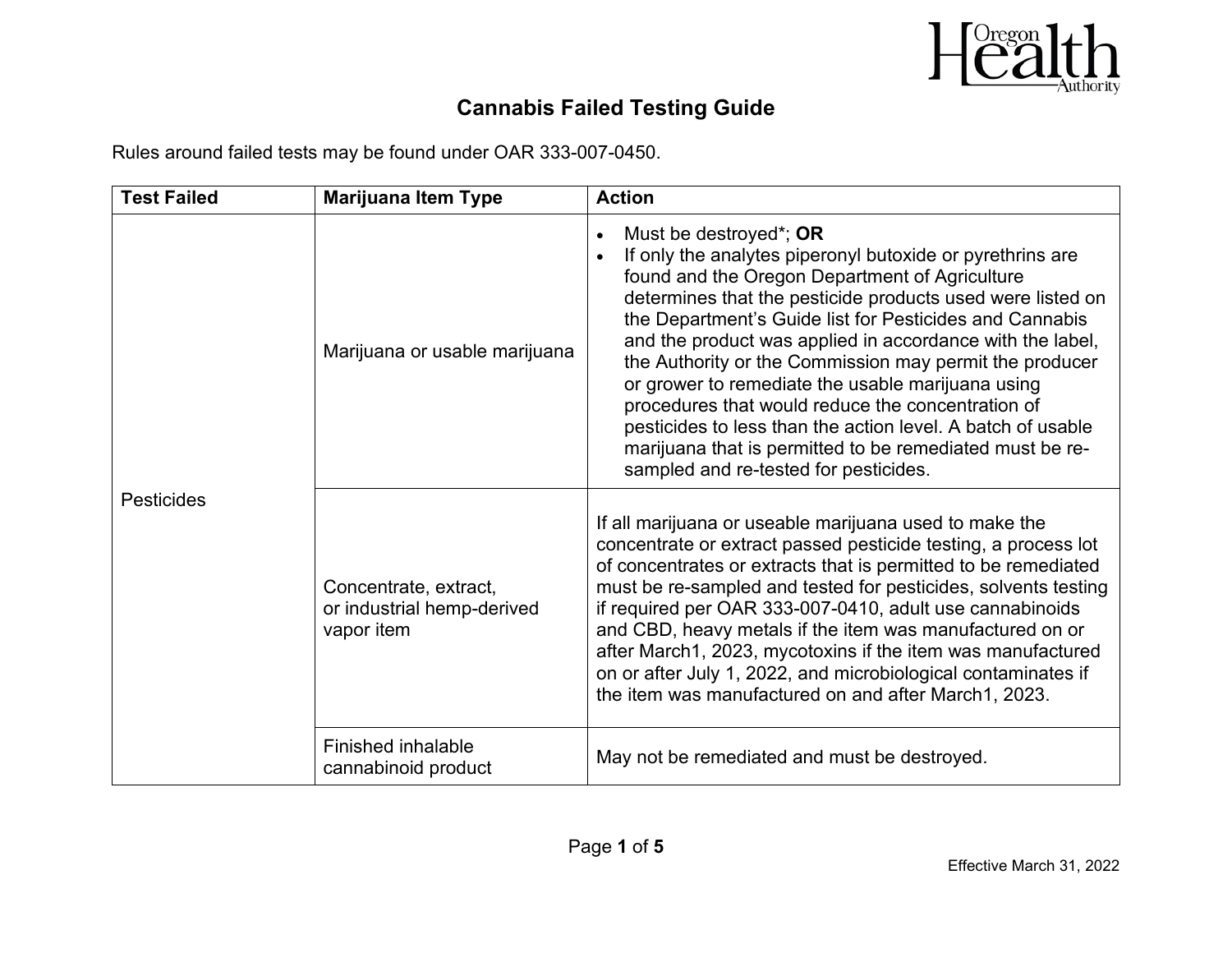

| <b>Test Failed</b><br><b>Marijuana Item Type</b>                       | <b>Action</b>                                                                                                                                                                                                                                                                                                                                                                                                                                                                                                                                                                                                                |
|------------------------------------------------------------------------|------------------------------------------------------------------------------------------------------------------------------------------------------------------------------------------------------------------------------------------------------------------------------------------------------------------------------------------------------------------------------------------------------------------------------------------------------------------------------------------------------------------------------------------------------------------------------------------------------------------------------|
| Water activity or<br>Marijuana or Usable marijuana<br>moisture content | Batch may either:<br>Be used to make a concentrate or extract if the<br>$\bullet$<br>processing method effectively sterilizes the batch; OR<br>Undergo additional drying or curing and be resampled<br>and tested for pesticides, water activity and moisture<br>content, adult use cannabinoids and CBD, heavy<br>metals if the marijuana or usable marijuana was<br>harvested on or after March1, 2023, mycotoxins if the<br>marijuana or usable marijuana was harvested on or<br>after July 1, 2022, and microbiological contaminates if<br>the marijuana or usable marijuana was harvested on<br>and after March1, 2023. |

| <b>Test Failed</b> | <b>Marijuana Item Type</b> | <b>Action</b>                                                                                                                                                                                                                                                                                                                                       |
|--------------------|----------------------------|-----------------------------------------------------------------------------------------------------------------------------------------------------------------------------------------------------------------------------------------------------------------------------------------------------------------------------------------------------|
|                    |                            | Batch may be remediated.                                                                                                                                                                                                                                                                                                                            |
| <b>Solvents</b>    | Extract                    | A remediated batch must be retested for pesticides,<br>solvents and potency. If manufactured on or after July 1,<br>2022 mycotoxins. If harvested on or after March1, 2023<br>heavy metals and microbiological contaminates.<br>• A batch that fails solvent testing that is not remediated, or<br>if remediated fails testing, must be destroyed.* |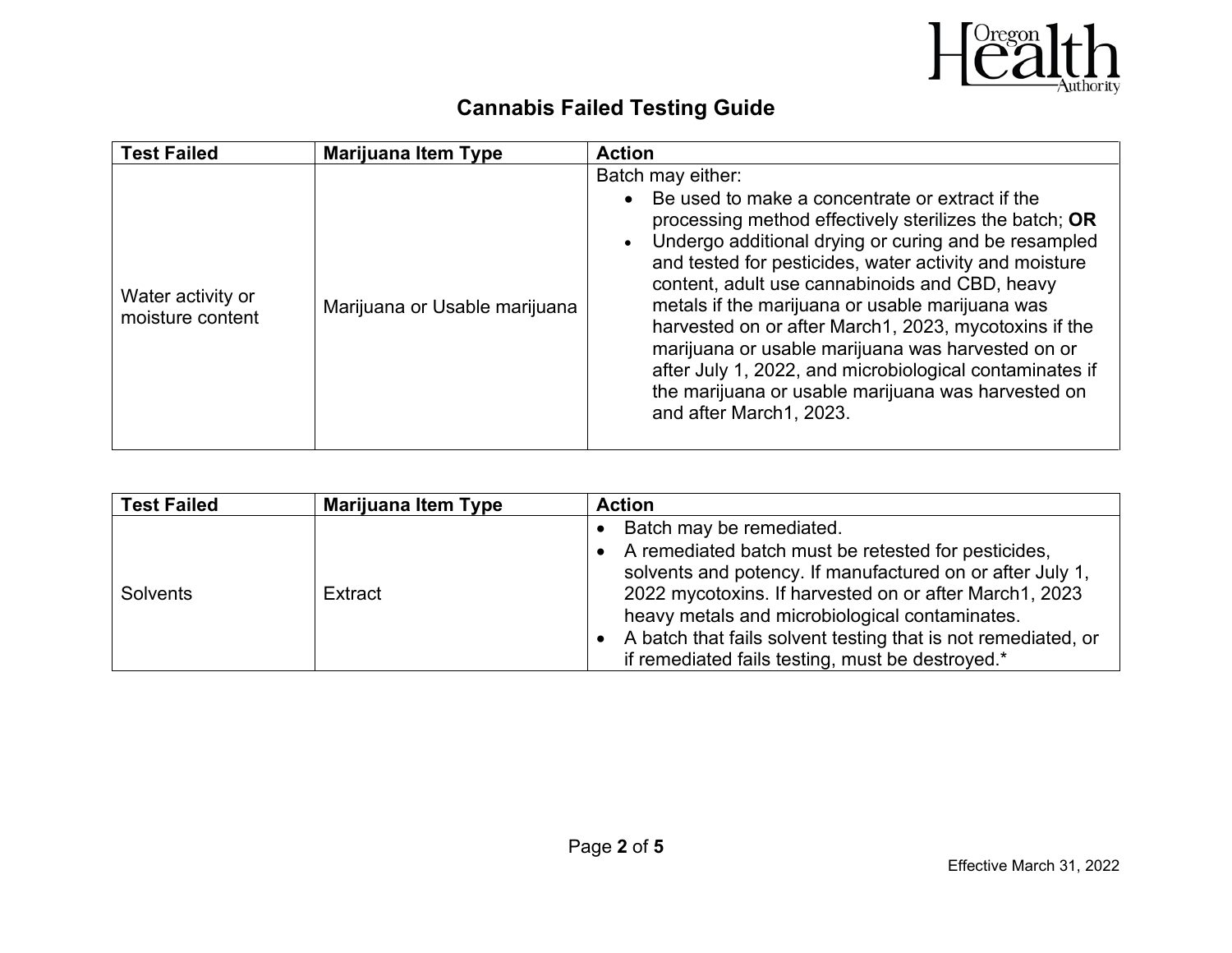

| <b>Test Failed</b> | <b>Marijuana Item Type</b>                                                                                           | <b>Action</b>                                                                                                                                                                                                                                                                                                                                                                                                                                                                                                                                                                                          |
|--------------------|----------------------------------------------------------------------------------------------------------------------|--------------------------------------------------------------------------------------------------------------------------------------------------------------------------------------------------------------------------------------------------------------------------------------------------------------------------------------------------------------------------------------------------------------------------------------------------------------------------------------------------------------------------------------------------------------------------------------------------------|
|                    | Marijuana, usable marijuana,<br>finished inhalable cannabinoid<br>product, or industrial hemp-<br>derived vapor item | May not be remediated and must be destroyed.                                                                                                                                                                                                                                                                                                                                                                                                                                                                                                                                                           |
| Heavy metals       | Concentrate or extract                                                                                               | May be remediated using procedures that would reduce<br>the concentration of heavy metals to less than the action<br>level.<br>Must be re-sampled and re-tested for pesticides, solvents<br>if applicable, potency, heavy metals, mycotoxins if<br>manufactured on and after July 1, 2022, and<br>microbiological contaminates if manufactured on and after<br>March1, 2023.<br>A batch that fails heavy metal testing that is not<br>remediated or that fails testing after remediation must be<br>destroyed in a manner specified by the Authority,<br>Commission, or the Department of Agriculture. |

| <b>Test Failed</b> | Marijuana Item Type                                     | <b>Action</b>                                |
|--------------------|---------------------------------------------------------|----------------------------------------------|
| Mycotoxins         | Marijuana item or industrial<br>hemp-derived vapor item | May not be remediated and must be destroyed. |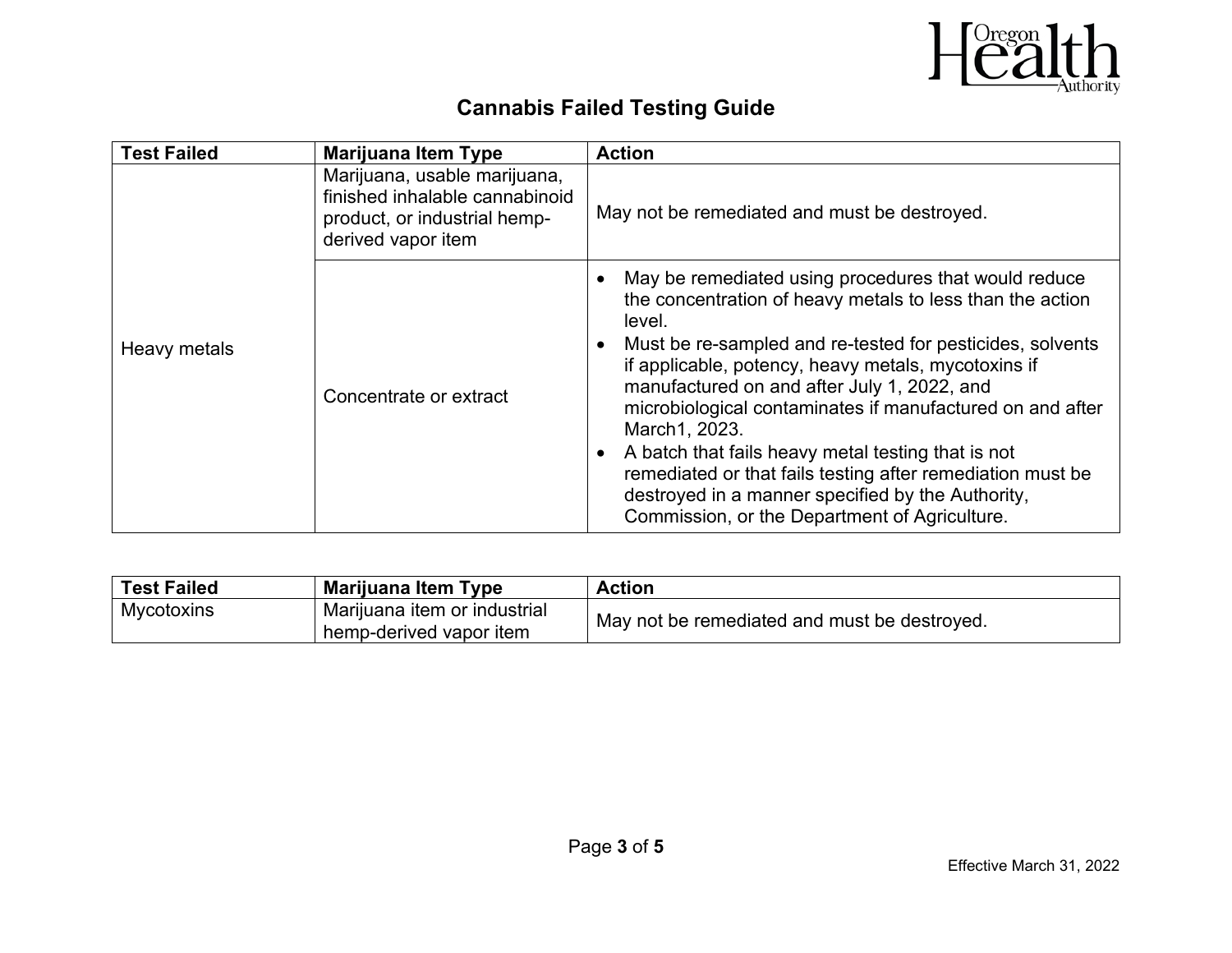

| <b>Test Failed</b>              | <b>Marijuana Item Type</b>                                                                                   | <b>Action</b>                                                                                                                                                                                                                                                                                                                                                                                                                                                                                                                                                         |
|---------------------------------|--------------------------------------------------------------------------------------------------------------|-----------------------------------------------------------------------------------------------------------------------------------------------------------------------------------------------------------------------------------------------------------------------------------------------------------------------------------------------------------------------------------------------------------------------------------------------------------------------------------------------------------------------------------------------------------------------|
| Microbiological<br>Contaminants | Marijuana or usable marijuana                                                                                | Be remediated using a sterilization process; OR<br>$\bullet$<br>Be used to make a concentrate or extract, if processing<br>method effectively sterilizes the batch; OR<br>The batch may be destroyed. *<br>After remediation or further processing must be tested for<br>microbiological contaminants, solvents (if required) and<br>pesticides, mycotoxins if harvested or manufactured on or<br>after July 1, 2022, heavy metals if harvested or manufactured<br>on or after March1, 2023 heavy metals. If batch fails retesting,<br>the batch must be destroyed. * |
|                                 | Concentrate, extract,<br>finished inhalable cannabinoid<br>product or industrial hemp-<br>derived vapor item | Batch may be further processed.<br>After further processing, batch must be retested for<br>microbiological contaminants, solvents (if required) and<br>pesticides, mycotoxins if harvested or manufactured on or<br>after July 1, 2022, heavy metals if harvested or manufactured<br>on or after March1, 2023 heavy metals. If batch fails retesting,<br>the batch must be destroyed. *                                                                                                                                                                               |
|                                 | All other products                                                                                           | Must be destroyed. *                                                                                                                                                                                                                                                                                                                                                                                                                                                                                                                                                  |